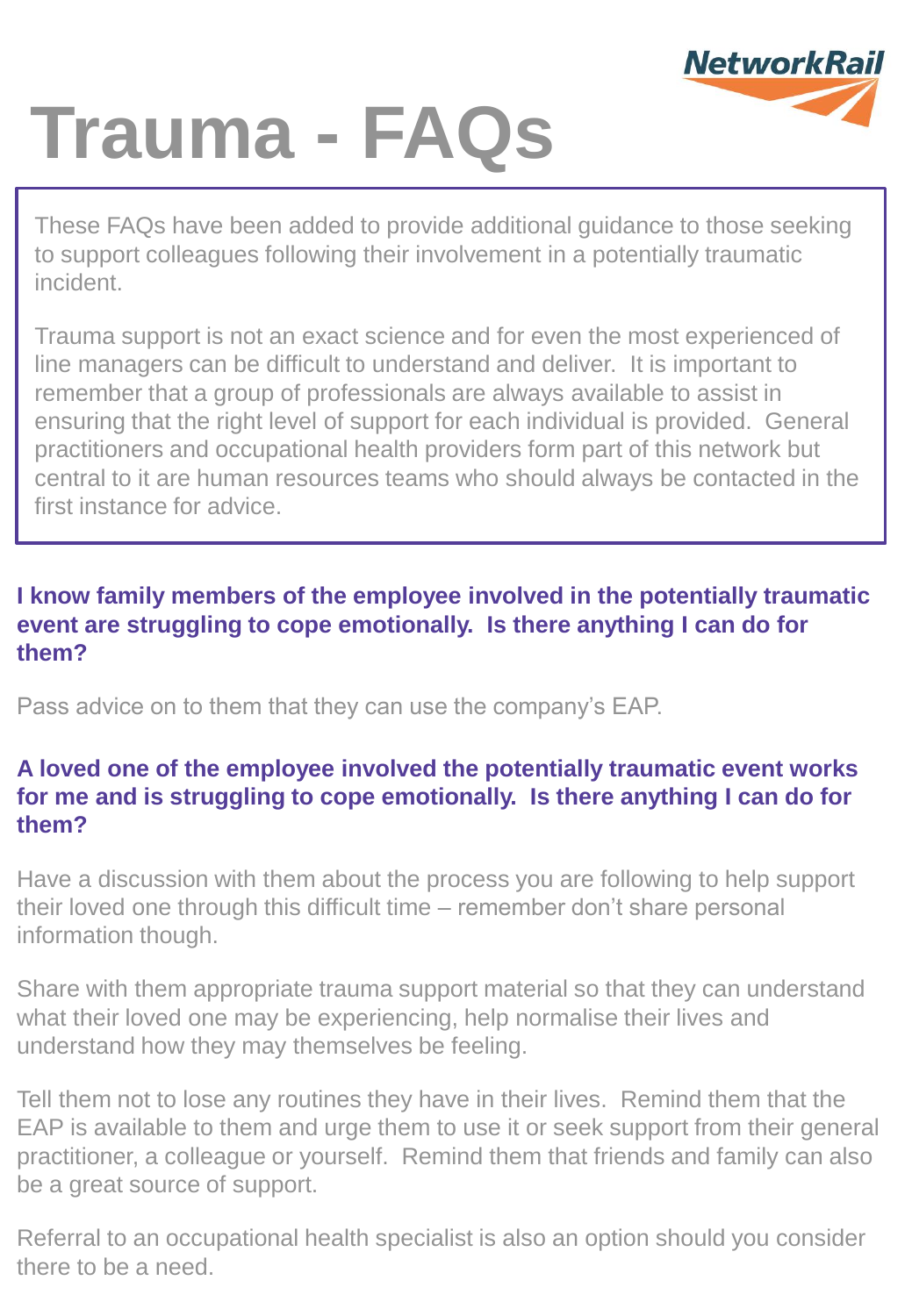

# **I've heard there may be legal issues around me having an 'informal conversation' with an employee that's been involved in a potentially traumatic event if police are investigating the incident?**

If the police are investigating the event then the member of staff may be a key witness. It is therefore important not to go into the detail of the event with them and possibly influence any statement they may give.

However the purpose of the informal conversation is not to go over the detail of the event but to acknowledge that the employee has been involved in it, outline the various avenues of support available to them including your own as their line manager.

Sections 5.2.2 to 5.2.4 of this guidance note provide more detail about informal conversations.

# **The support being offered by the employee's general practitioner and the EAP doesn't seem to be having any impact. What should I do?**

Liaise with your human resources team and consider an occupational health referral for the individual.

## **Should I expect the Trauma Screening Questionnaire score to fall to 0?**

Yes. But remember that for some it may take longer to return to 0 than others. Be aware though that if the score has not returned to 0 when you complete the Questionnaire for the second time you should refer the employee to Employee Assistance and an occupational health specialist as per section 5.3.5 of this guidance.

## **How many times might I be expected to complete the Trauma Screening Questionnaire for a particular employee?**

A maximum of twice only - at four and eight weeks after the event and only then depending on how the employee is/has recovered.

If following the second occasion the score still remains above 0 the employee should be referred to Employee Assistance and an occupational health specialist as per section 5.3.5 of this guidance. This is because the score would suggest that medical intervention may be required.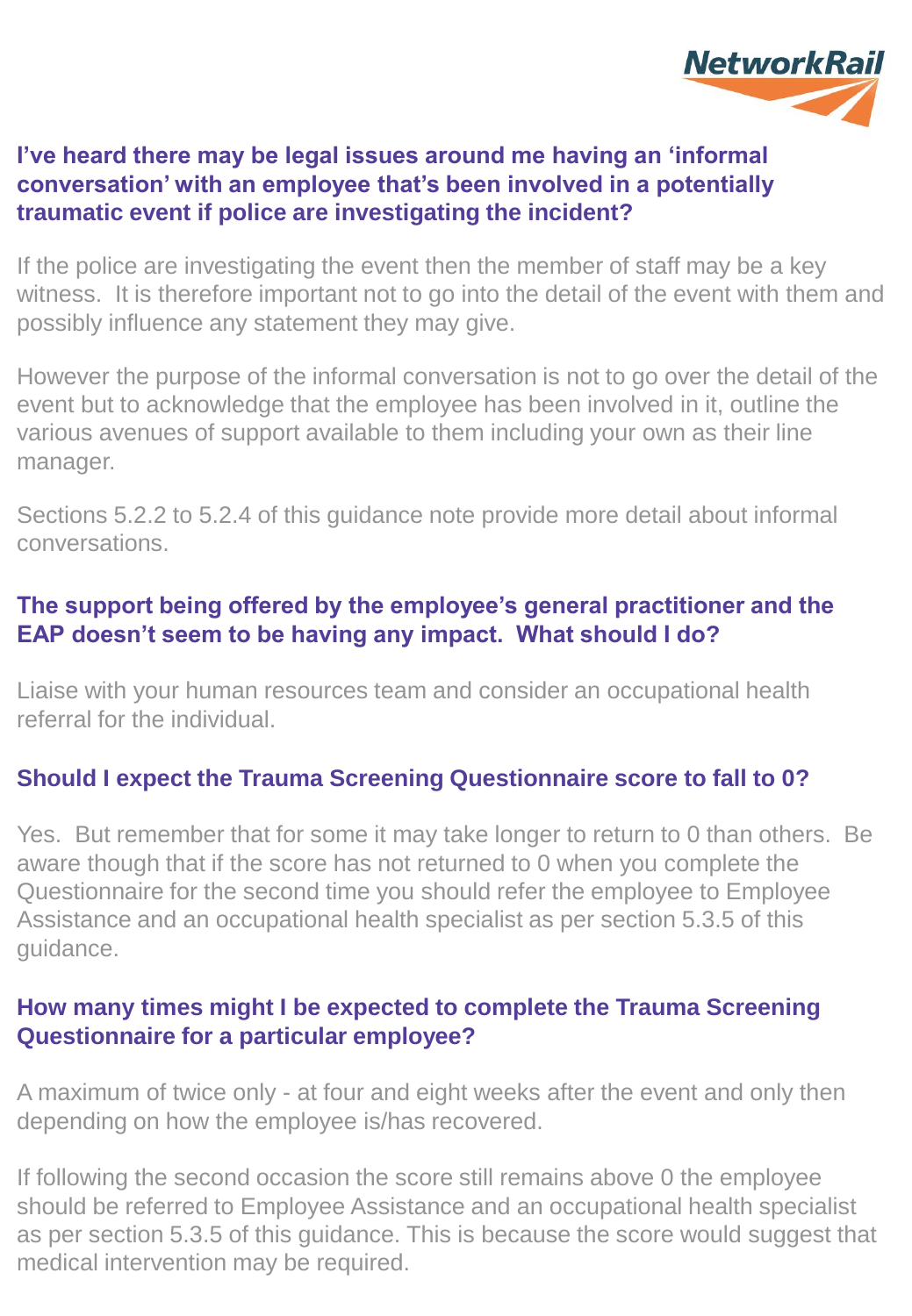

## **If the Trauma Screening Questionnaire score is between 0 and 6 can the employee carry on their normal duties?**

It very much depends what those duties are. In non-safety critical roles the answer is most likely to be yes. In safety critical roles probably not.

In safety critical roles it is essential that a discussion has taken place with the employee and a risk assessment undertaken to assess a persons ability to carry out the safety critical aspects of their role. A referral for an occupational health opinion may be beneficial. Alternative duties (non safety critical) should be considered as an interim measure, to protect the member of staff and the public if there is any question of safety being compromised.

In the latter case if the individual is able to be at work their on-going attendance should be encouraged and alternative duties found for them. Research shows that an individual's recovery improves when they remain at work and keep to simple routines. With this in mind you should not to send any employee home who considers themselves able to be at work.

It is important that anyone who is at work following a potentially traumatic event is appropriately supported in the workplace. To establish how this is best achieved a case conference involving human resources, an occupational health specialist and the individual themselves is recommended.

# **What should I do if approached by an employee that's been involved in a potentially traumatic event but says they're unaffected by it and happy to come back to work immediately?**

It can be beneficial for the individual to come straight back to work and keep to a regular routine. The type of work they do will need to be considered in terms of how they are integrated back into the workplace (see Q7).

Whilst at work the arrangements set out in this guidance note should be delivered in relation to the employee concerned.

# **How do I best integrate someone back into the workplace after they have been away from it following involvement in a potentially traumatic event?**

This is best done by holding a case conference involving human resources, an occupational health specialist and the individual themselves.